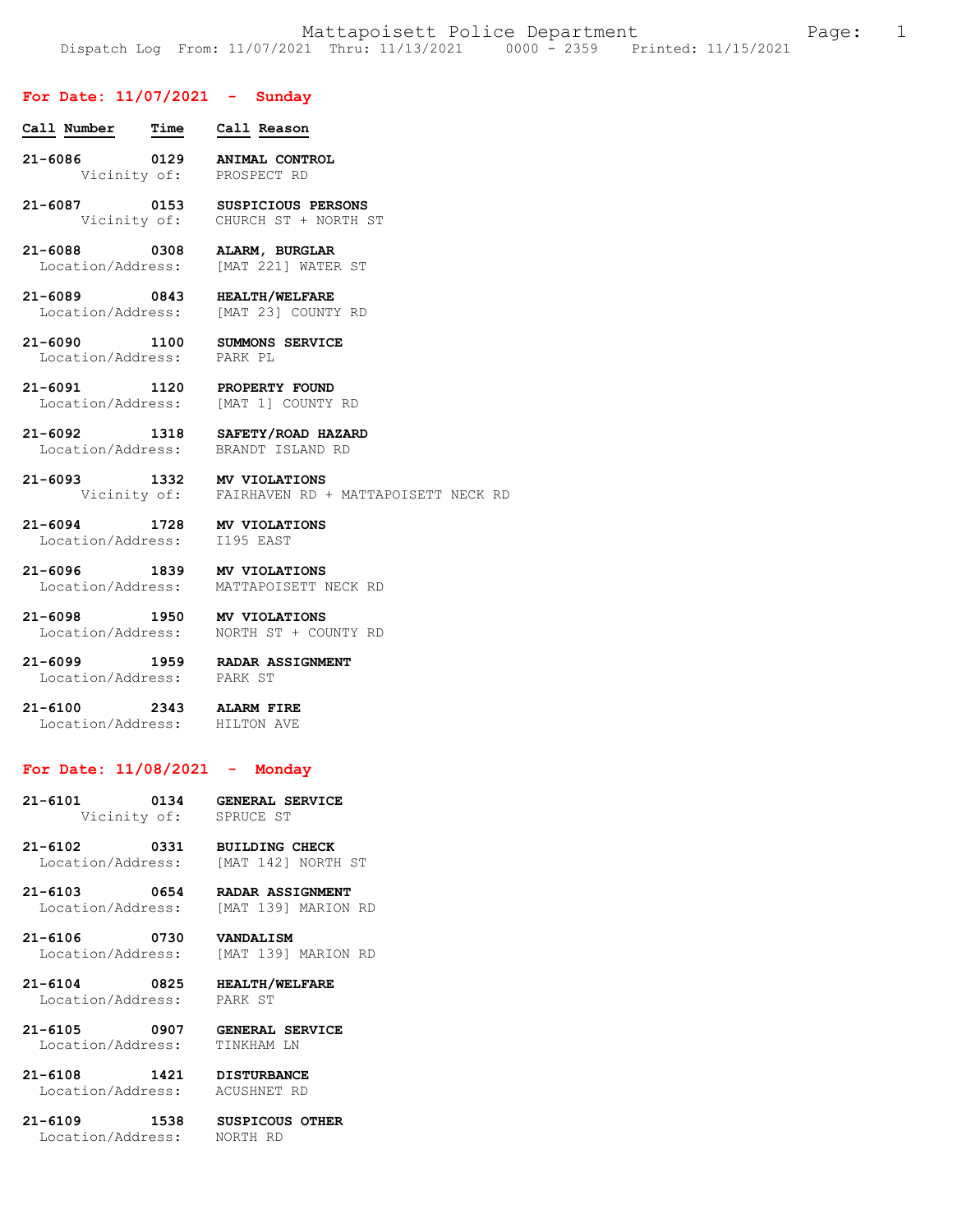21-6110 1556 DISABLED MV<br>Location/Address: ACUSHNET RD ACUSHNET RD + FIELD ST

**21-6111 1605 ANIMAL CONTROL**  Location/Address: BRANDT ISLAND RD

- **21-6112 1914 RADAR ASSIGNMENT**  Location/Address: [MAT 248] BRANDT ISLAND RD
- **21-6113 2007 MEDICAL ASSIST**  Location/Address:

**21-6114 2009 MV GENERAL**  Location/Address: COUNTY RD

**21-6115 2153 MV VIOLATIONS**  [MAT 96] FAIRHAVEN RD

**21-6116 2224 MV VIOLATIONS**  Location/Address: NORTH ST + BOXBERRY PATH

## **For Date: 11/09/2021 - Tuesday**

- **21-6117 0327 BUILDING CHECK**  Location/Address: [MAT 185] MARION RD
- **21-6118 0433 BUILDING CHECK**  Location/Address: [MAT 33] COUNTY RD

**21-6119 0658 RADAR ASSIGNMENT**  Location/Address:

**21-6120 0829 MV CRASH**  Location/Address:

**21-6121 0925 911 CALL**  Location/Address: [MAT 139] MARION RD

**21-6123 1350 MV VIOLATIONS**  Location/Address: NORTH ST

21-6124 1358 DISABLED MV<br>Location/Address: NORTH ST + 1 Location/Address: NORTH ST + INDUSTRIAL DR

**21-6125 1402 MV VIOLATIONS**  Location/Address: NORTH ST + INDUSTRIAL DR

**21-6126 1415 RADAR ASSIGNMENT**  [MAT 138] MARION RD

**21-6127 1454 ANIMAL CONTROL**  MATTAPOISETT NECK RD

**21-6128 1528 GENERAL SERVICE**  Location/Address: [MAT 212] COUNTY RD

**21-6129 1720 MV VIOLATIONS**  Location/Address:

**21-6130 1947 SUSPICOUS MOTOR VEHICLE**  Location/Address: [MAT 48] COUNTY RD

**21-6131 1948 ALARM, BURGLAR**  Location/Address:

**21-6132 2039 ASSIST OTHER AGENCY**  Location/Address: I195 EAST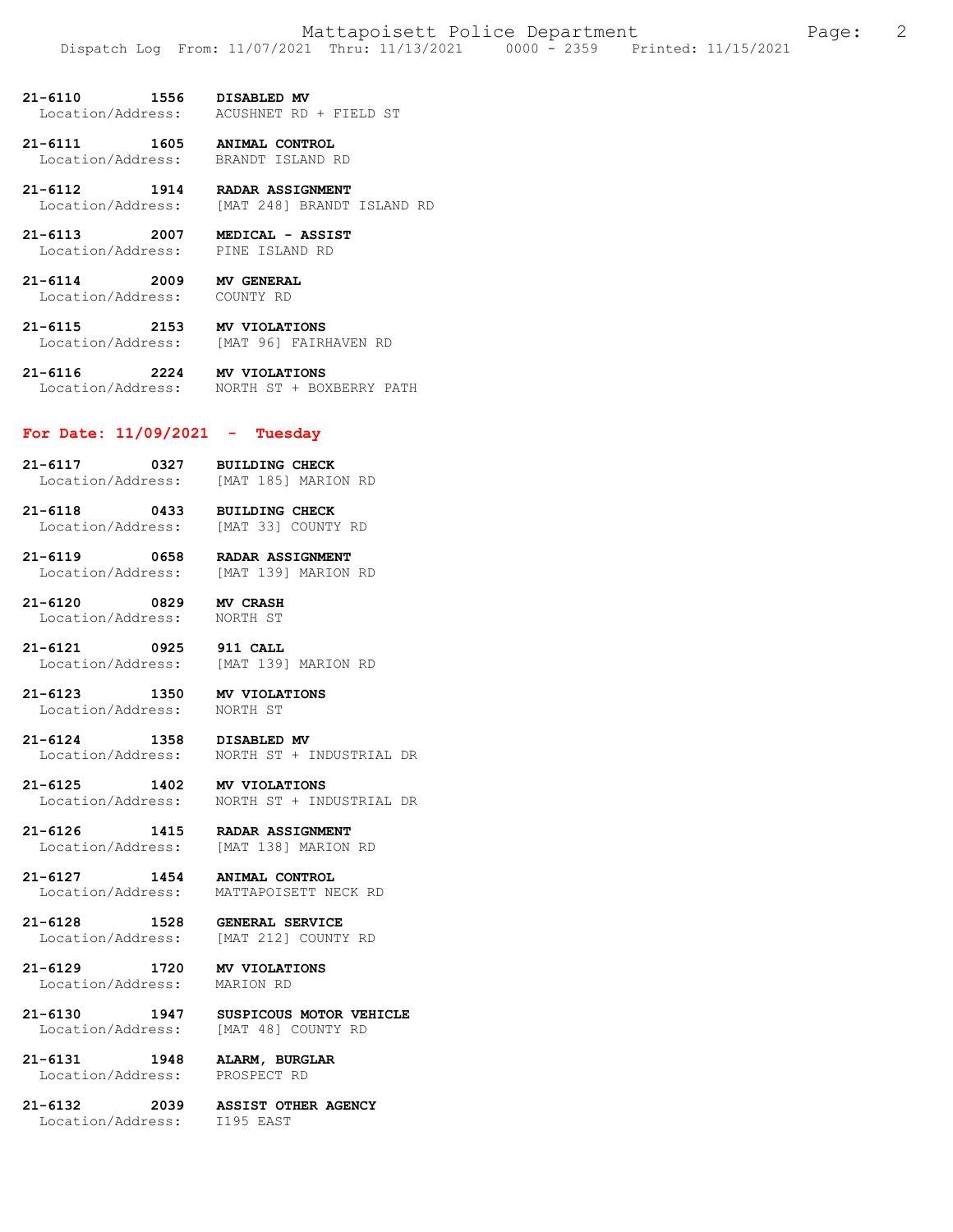#### **For Date: 11/10/2021 - Wednesday**

- **21-6133 0200 MV VIOLATIONS**  BRANDT ISLAND RD
- **21-6134 0327 BUILDING CHECK**  Location/Address: [MAT 65] COUNTY RD
- 21-6135 0701 RADAR ASSIGNMENT<br>Location/Address: [MAT 139] MARION [MAT 139] MARION RD
- **21-6136 0732 MV VIOLATIONS**  [MAT 139] MARION RD
- **21-6137 0800 MV GENERAL**  NORTH ST + BEAVER PATH
- **21-6138 0820 HEALTH/WELFARE**  Location/Address:
- **21-6139 0857 SAFETY/ROAD HAZARD**  Location/Address:
- **21-6140 0859 GENERAL SERVICE** 
	- [MAT 1] COUNTY RD
- **21-6141 0923 SAFETY/ROAD HAZARD**  MARION RD + AUCOOT RD
- **21-6142 1047 SAFETY/ROAD HAZARD**  Location/Address: [MAT 48] COUNTY RD
- **21-6143 1120 MV VIOLATIONS**  Location/Address: [MAT 185] MARION RD
- **21-6145 1259 GENERAL SERVICE**  Location/Address:
- **21-6147 1536 911 CALL**  [MAT 21] COUNTY RD
- **21-6148 1735 ALARM, BURGLAR**  Location/Address:
- Location/Address:
- **21-6150 1945 SUSPICIOUS PERSONS**
- **21-6151 2015 DOMESTIC DISTURBANCE**  Location/Address: WOODLAND AVE
- **21-6152 2046 ALARM FIRE**  Location/Address:
- **21-6153 2115 DISTURBANCE**  Location/Address:
- **21-6154 2146 DISTURBANCE**  Location/Address:
- **21-6155 2326 MV GENERAL**  Location/Address: [MAT 58] COUNTY RD

## **For Date: 11/11/2021 - Thursday**

- **21-6156 0125 BUILDING CHECK**  Location/Address: [MAT 185] MARION RD
- **21-6157 1014 HEALTH/WELFARE**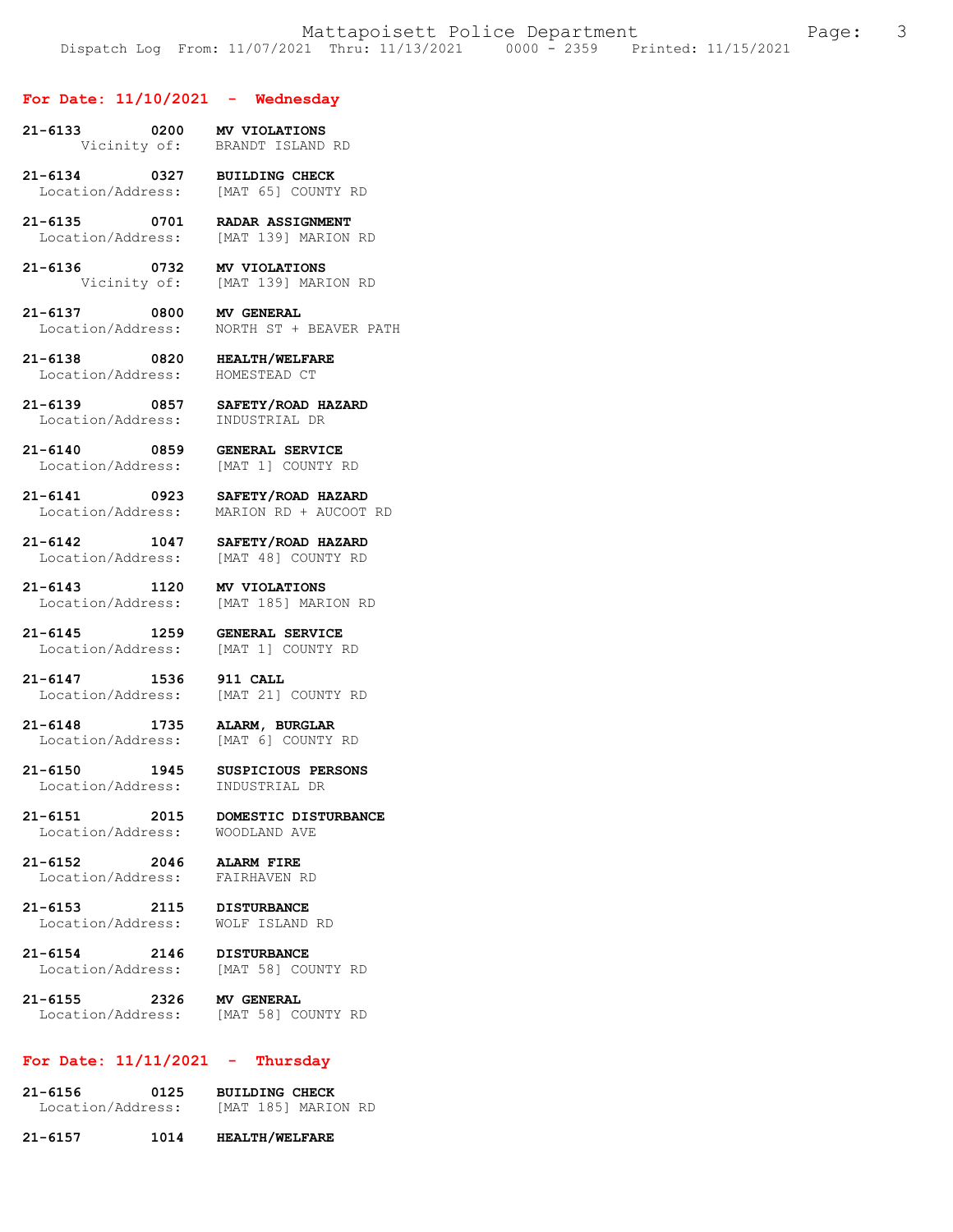Location/Address: PARK ST

**21-6158 1205 MV VIOLATIONS**  Location/Address: FAIRHAVEN RD + WILDWOOD TER

**21-6163 1250 GENERAL SERVICE**  Location/Address: [MAT 177] COUNTY RD

**21-6160 1358 AMBUL.MUTUAL AID OUT OF TOWN**  Location/Address:

**21-6162 1452 GENERAL SERVICE**  Location/Address: COUNTY RD

**21-6164 1719 RADAR ASSIGNMENT**  Location/Address: [MAT 142] NORTH ST

**21-6165 1726 MV VIOLATIONS**  Location/Address: PARK ST + NORTH ST

**21-6166 1744 MV VIOLATIONS**  Location/Address: NORTH ST + PARK ST

**21-6167 1829 MV VIOLATIONS**  Location/Address:

**21-6168 1840 MV VIOLATIONS**  Location/Address: [MAT 142] NORTH ST

**21-6169 1852 MV VIOLATIONS**  Location/Address:

**21-6170 2041 MV VIOLATIONS** 

Location/Address: FAIRHAVEN RD + MAIN ST

**21-6171 2055 911 CALL**  Location/Address: [MAT 190] NORTH ST

**21-6172 2112 BE ON THE LOOK OUT**  Location/Address:

**21-6173 2118 MV VIOLATIONS**  Location/Address: MATTAPOISETT NECK RD

**21-6174 2136 MV VIOLATIONS**  FAIRHAVEN RD + BRANDT ISLAND RD

**21-6175 2139 MV VIOLATIONS**  Location/Address: [MAT 97] FAIRHAVEN RD

**21-6176 2150 MV VIOLATIONS**  [MAT 142] NORTH ST

## **For Date: 11/12/2021 - Friday**

**21-6177 0110 GENERAL SERVICE**  Location/Address: [MAT 1] COUNTY RD

**21-6178 0204 BUILDING CHECK**  [MAT 112] COUNTY RD

**21-6179 1139 CIVIL COMPLAINT**  Location/Address:

**21-6180 1152 ANIMAL CONTROL**  [MAT 176] RESERVATION RD

**21-6181 1428 ASSIST OTHER AGENCY**  Vicinity of: MARION RD + BROOKSIDE DR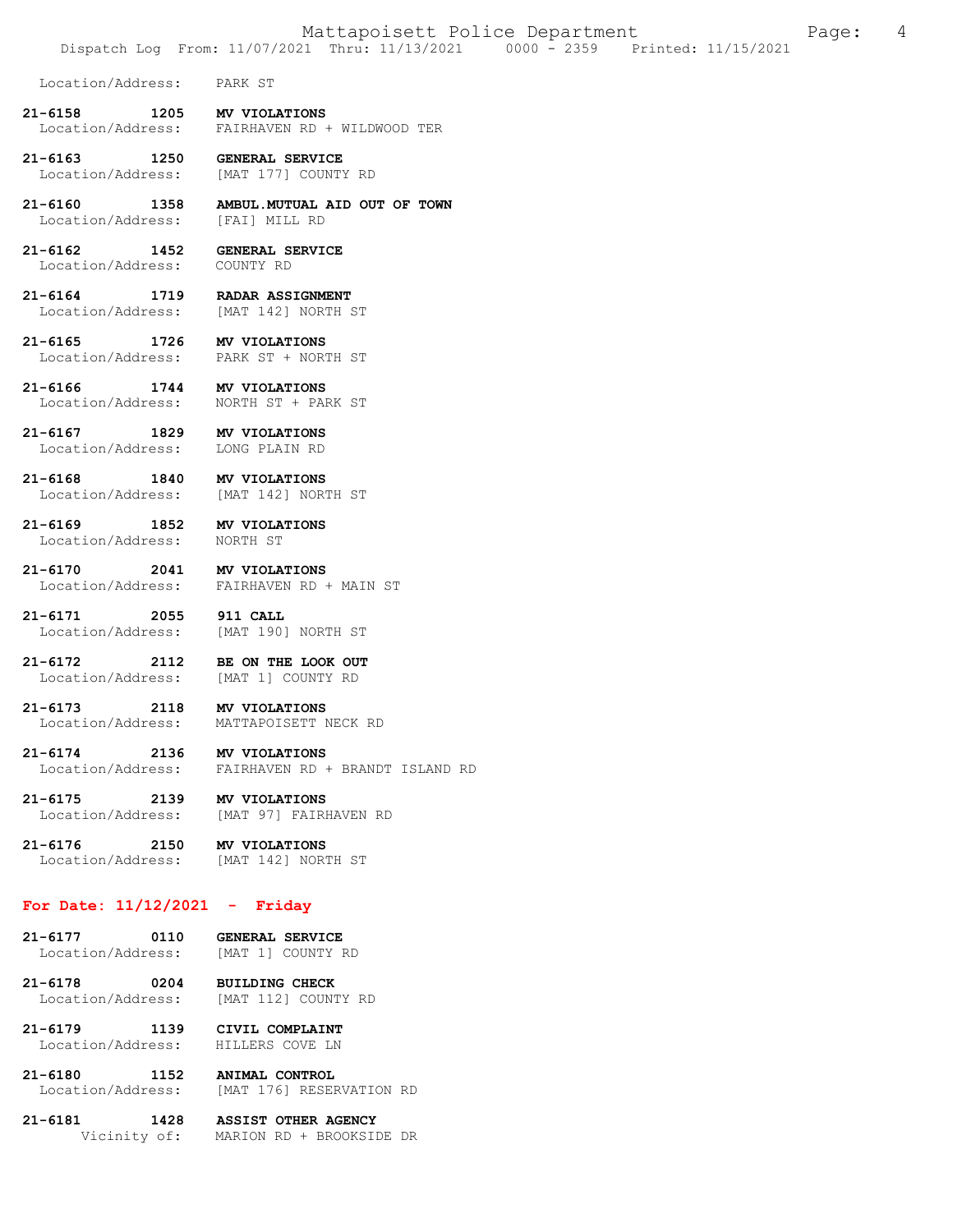**21-6182 1608 SAFETY/ROAD HAZARD**  FAIRHAVEN RD + MENDELL RD

**21-6183 1657 ASSIST CITIZEN**  Location/Address: [MAT 74] FAIRHAVEN RD

**21-6184 1740 ALARM, BURGLAR**  Location/Address: TUPOLA LN

**21-6185 1838 SAFETY/ROAD HAZARD**  Location/Address: MARION RD + SELHA WAY

**21-6186 1844 SUSPICIOUS PERSONS**  Location/Address: [MAT 74] FAIRHAVEN RD

**21-6187 1948 PROPERY LOST**  Location/Address:

**21-6188 2033 HEALTH/WELFARE**  Location/Address:

**21-6189 2109 SAFETY/ROAD HAZARD**  Location/Address: BARSTOW ST + HAMMOND ST

**21-6191 2257 MV VIOLATIONS**  Location/Address: NORTH ST

**21-6192 2343 911 CALL**  Location/Address: [MAT 195] ACUSHNET RD

## **For Date: 11/13/2021 - Saturday**

**21-6193 0249 BUILDING CHECK**  Location/Address: [MAT 185] MARION RD

**21-6194 0947 ANIMAL CONTROL**  Location/Address: [MAT 280] MATTAPOISETT NECK RD

**21-6195 1023 RADAR ASSIGNMENT**  Location/Address: [MAT 248] BRANDT ISLAND RD

**21-6196 1105 GENERAL SERVICE**  Location/Address:

**21-6197 1118 PEACE OFFICER**  Location/Address:

**21-6198 1358 SAFETY/ROAD HAZARD**  Location/Address:

**21-6199 1446 DISABLED MV**  Location/Address: COUNTY RD + MAIN ST

**21-6200 1657 SUSPICOUS MOTOR VEHICLE**  Location/Address: TUPOLA LN

**21-6201 1757 MV VIOLATIONS**  Location/Address:

**21-6202 1810 ALARM, BURGLAR**  Location/Address: NEDS POINT RD

**21-6203 1905 BE ON THE LOOK OUT**  Location: [MID] MIDDLEBORO PD

**21-6204 1926 AMBULANCE REQUEST**  Location/Address: NORTH ST